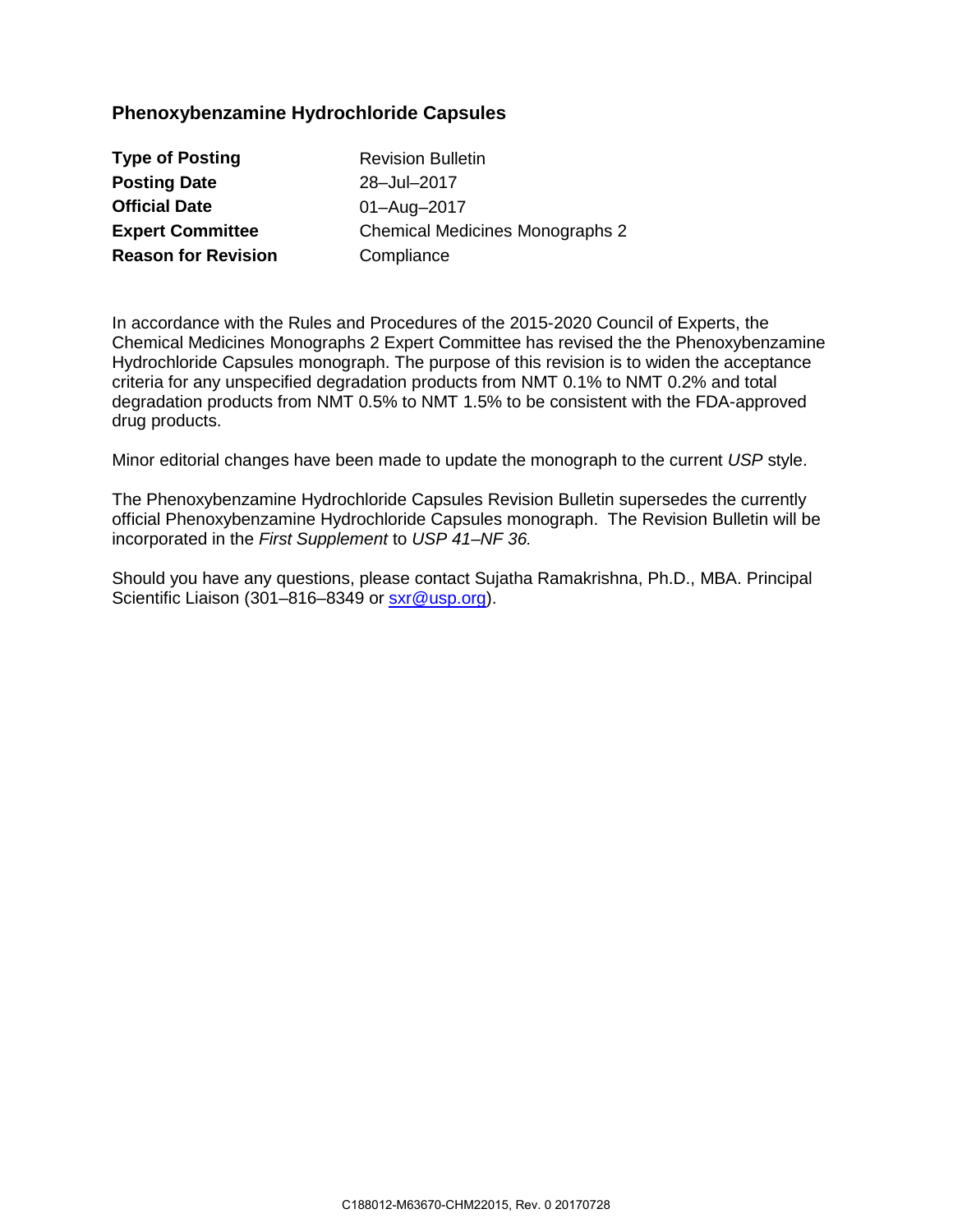## Official August 1, 2017 **Phenoxybenzamine** 1

90.0% and NMT 110.0% of the labeled amount of phen- ▲**.Detector** oxybenzamine hydrochloride (C18H22ClNO · HCl). **Assay:** UV 268 nm

▲**.**• **A. ULTRAVIOLET ABSORPTION System suitability**

**Analytical wavelengths:** 268 and 272 nm **Samples:** *Standard solution* and *System suitability* **Sample solution:** 0.15 mg/mL of phenoxybenzamine *solution* hydrochloride in acidic alcohol (1 in 1000 solution of hydrochloric acid in alcohol)

**Acceptance criteria:** The ratio  $A_{268}/A_{272}$  of the maxi-<br>mum at  $268 \pm 2$  nm and the minimum at  $272 \pm 2$  nm is between 1.75 and 1.95.<sub>▲*USP40*</sub>

**.**• **A.** The UV absorption spectra of the phenoxybenzamine peak of the *Sample solution* exhibit maxima and min-<br>ima at the same wavelengths as those of the corresponding<br>peak from the *Standard solution*, as obtained in the *Assay*.<br>Analysis<br>Analysis Samples: *Standard solu* 

in the portion of Capsules taken: ▲**.**• **B.** The retention time of the major peak of the *Sample solution* corresponds to that of the *Standard solution*, as obtained in the *Assay*.

# **Change to read:**  $C_U$

**Protection A:** 2.2 mg/mL of anhydrous monobasic so-<br>**Protection A:** 2.2 mg/mL of anhydrous monobasic sodium phosphate in water. Adjust with  $\triangle_{\text{LUSPA0}}$  phosphoric acid to a pH of 3.0.

<sup>p</sup>horic acid to a pH of 3.0. **PERFORMANCE TESTS Mobile phase:** Filtered and degassed mixture of *Solution A* and acetonitrile (45:55)

**Standard solution:** 0.2 mg/mL of USP Phenoxybenza- *Change to read:* mine Hydrochloride RS in acetonitrile. [NOTE—Sonicate

amine phenoxybenzamine—the second major peak<br>that elutes before the phenoxybenzamine peak and has  $\frac{2.200 \text{ ft}}{0.05}$ . that elutes before the phenoxybenzamine peak and has a relative retention time of about 0.3 and an unknown

mixed powder, equivalent to about 10 mg of phenoxy- **Detector:** UV 268 nm mixed powder, equivalent to about 10 mg of phenoxy-<br>benzamine hydrochloride, to a 50-mL volumetric flask. **Column:** 4.6-mm × 150-cm; packing L7<br>Add about 40 mL of acetonitrile, and sonicate for 15 **A**. *A. USP40* min with occasional swirling. Cool, and dilute with acetonitrile to volume to obtain the concentration, based

on the label claim. Allow the sample to stand undisturbed for 30 min such that the undissolved material **Thenoxybenzamine Hydrochloride** settles to the bottom. Transfer the top clear solution<br> **Capsules** settles to the bottom. Transfer the top clear solution into HPLC vials, and use as the *Sample solution*.<br> **Chromatographi CHRISTION** (See *Chromatography (621), System Suitability*.) Chromatography *(621)*, *System Suitability*.) Phenoxybenzamine Hydrochloride Capsules contain NLT **Mode:** LC **Identification A:** Diode array, UV 240–340 nm▲*USP40* **IDENTIFICATION Column:** 4.6-mm × 150-cm; packing L7 ▲. ▲*USP40* **Delete the following: Flow rate:** 1 mL/min **Injection volume:** 10 µL<br>System suitability [NOTE—The relative retention times for the phenoxy-<br>benzamine peak and the known degradant, tertiary amine phenoxybenzamine, peak are about 1.0 and 0.3, respectively.] $\Delta_{USPA0}$ **Suitability requirements Add the following: Resolution:** NLT 4 between phenoxybenzamine and **Add the following:** the unknown peak eluting after the phenoxybenza-

mine peak (at about 9.4 min), *System suitability*<br>solution

**Add the following: Add the following: Calculate amount of** *Add the following:* **phenoxybenzamine hydrochloride (C<sub>18</sub>H<sub>22</sub>ClNO · HCl) in the portion of Capsules taken:** 

$$
Result = (r_U/r_S) \times (C_S/C_U) \times 100
$$

- ▲*USP40 <sup>r</sup><sup>U</sup>* = peak response from the *Sample solution*
	- *r*<sub>*S*</sub> = peak response from the *Standard solution*<br>*C*<sub>S</sub> = concentration of USP Phenoxybenzamine
- **ASSAY C**<sub>S</sub> = concentration of USP Phenoxybenzamine Hydrochloride RS in the *Standard solution*
- = nominal concentration of phenoxybenzamine hydrochloride in the *Sample solution* •

▲*USP40* phos- **Acceptance criteria:** 90.0%–110.0%

if necessary.]<br> **System suitability solution:** 10 mL of the *Standard so*<br> *Medium:* 0.1 N hydrochloric acid; 500 mL<br> *lution* and 0.5 mL of 0.1 N sodium hydroxide taken in<br>
a vial. [NOTE—Basic solutions of phenoxybenzamin a relative retention time of about 0.3 and an unknown<br>related substance. Severe degradation of the drug sub-<br>stance will be observed if the solution is allowed to<br>stand for more than 1 h.]<br>stand for more than 1 h.] stand for more than 1 h.]<br> **Sample solution:** Pass a portion of the solution under<br> **Sample solution:** Nominally 0.2 mg/mL of phenoxy-<br>
benzamine hydrochloride in acetonitrile prepared as<br>
follows. Remove, as completely as ▲*USP40*

2017 The United States Pharmacopeial Convention *All Rights Reserved.*